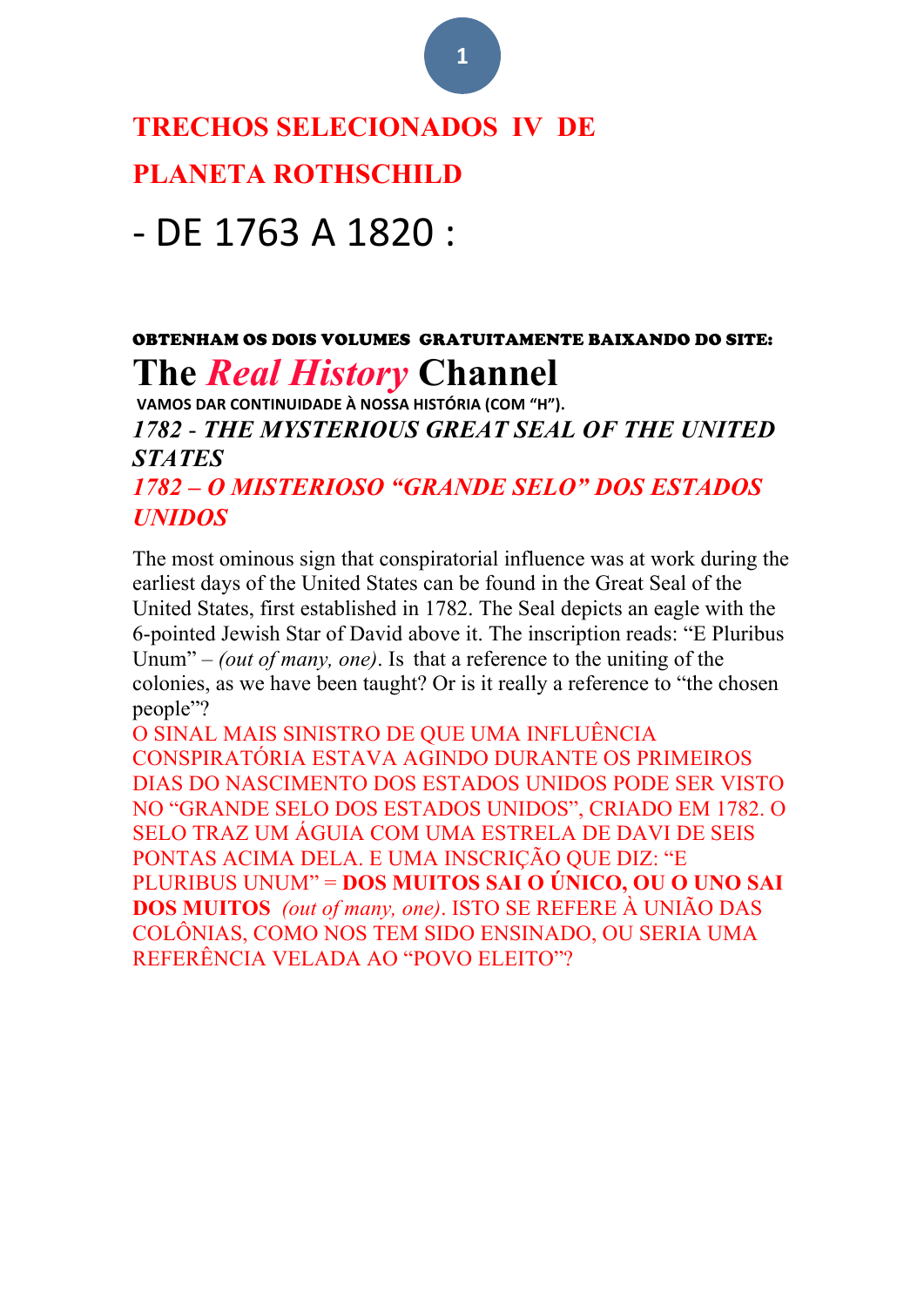

There are 13 stars above the eagle's head that shape the Star of David,

**HÁ 13 ESTRELAS ACIMA DA CABEÇA DA ÁGUIA, QUE FORMAM A ESTRELA DE DAVID.** In 1786, a reverse side was added to the Seal. The all-seeing illuminated eye above the pyramid with the Latin phrase: "Annuit Coeptis" (He favors our undertaking) and the Roman numeral 1776 (Declaration of *Independence?* ... Or founding of Weishaupt's Illuminati?). But the 'dead giveaway' is the inscription at the bottom: "Novus OrdoSeclorum" (New *Order for the Ages) - New World Order!* 

EM 1786, UM LADO REVERSO FOI ADICIONADO AO SELO. "O OLHO QUE TUDO VÊ" DOS ILLUMINATI ACIMA DA PIRÂMIDE COM A FRASE LATINA: "Annuit Coeptis" (He favors our undertaking) ELES FAVORECERAM NOSSOS **EMPREENDIMENTOS, E O NUMERAL EM ALGARISMOS ROMANOS 1776** *(ANO DA DECLARAÇÃO DA INDEPENDÊNCIA, OU DA FUNDAÇÃO DA*  **ORDEM DOS ILLUMINATI DE WEISHAUPT?). PORÉM A CHAVE É A** *INSCRIÇÃO DE BAIXO: "UMA NOVA ORDEM DOS SÉCULOS" (UMA NOVA ORDEM PARA O TEMPO) – UMA NOVA ORDEM MUNIDAL!*

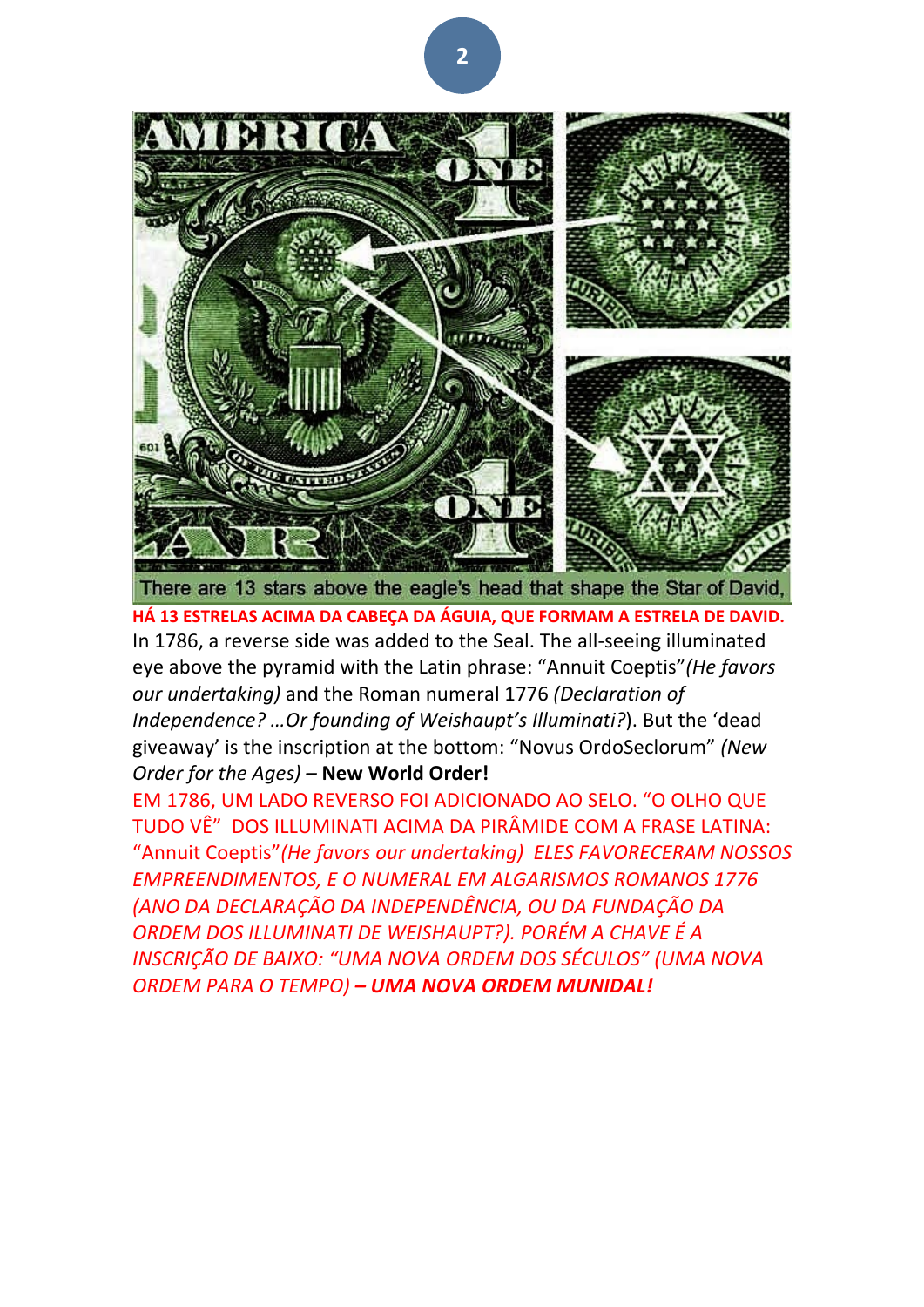

*NWO* Symbols and the Star of David are right under our noses, and in our *wallets.* 

#### SÍMBOLOS DA NWO E A ESTRELA DE DAVI ESTÃO BEM DEBAIXO DOS *NOSSOS NARIZES E DENTRO DAS NOSSAS CARTEIRAS.*

*There is a legend that during the design of the Great Seal, Washington asked what compensation Haym Salomon wanted in return for his financial contributions to the Revolution. He replied that "he wanted nothing for himself but that he wanted something for his people". As a* result, the 13 stars representing the colonies were arranged in the shape of the Star of David.

**CONTA UMA LENDA QUE DURANTE O DESENHO DO "GRANDE SELO",** *WASHINGTON PERGUNTOU A HAYM SALOMON O QUE ELE DESEJAVA COMO COMPENSAÇÃO PELO SEU AUXÍLIO FINANCEIRO PARA A REVOLUÇÃO. ELE RESPONDEU QUE "NADA QUERIA PARA SI MESMO, PORÉM DESEJAVA ALGO PARA SEU POVO". E FOI ASSIM QUE AS 13*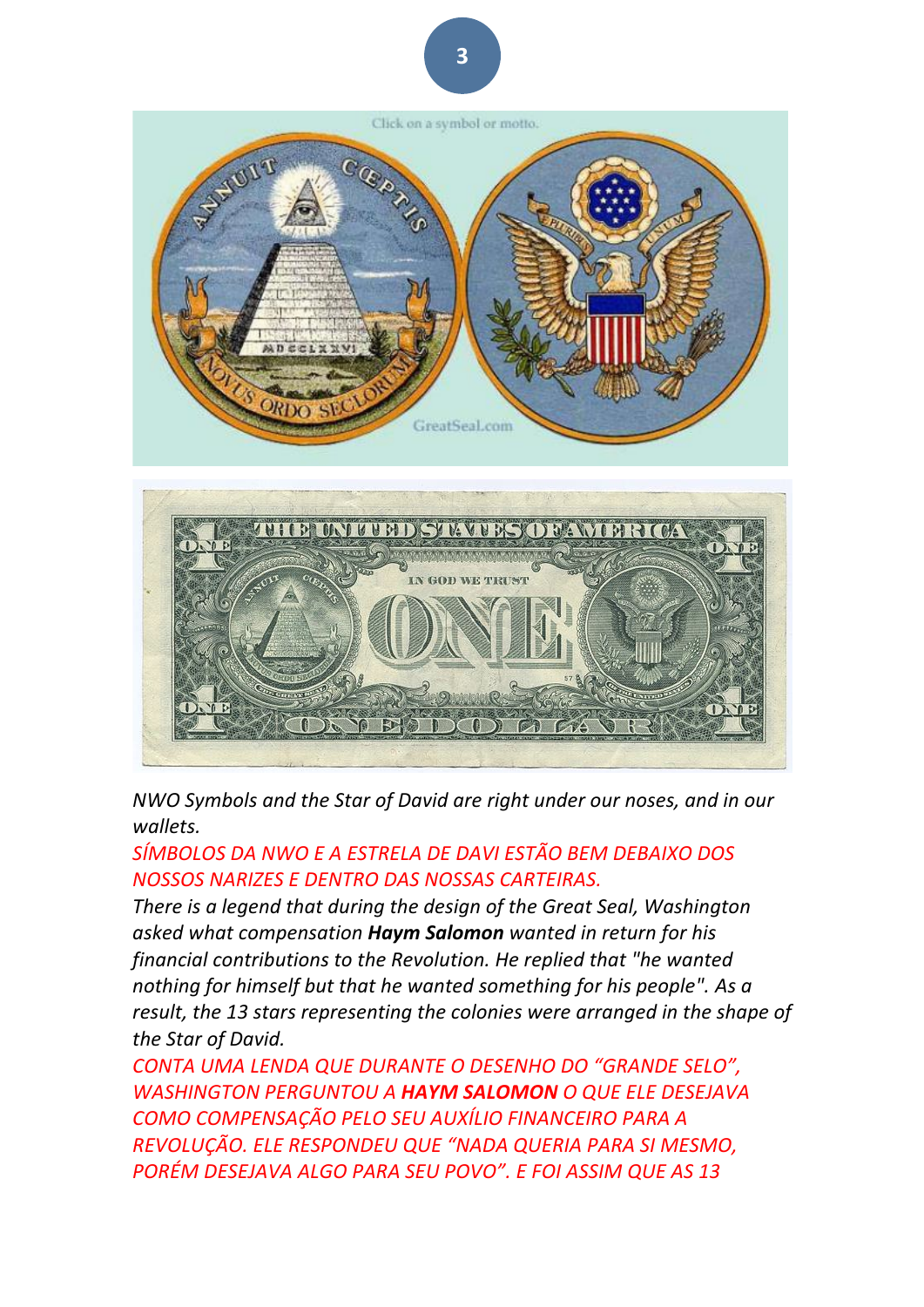*ESTRELAS QUE REPRESENTAM AS COLÔNIAS FORAM ARRUMADAS EM*  **FORMATO DE UMA ESTRELA DE DAVI.** 



#### **HÁ 13 ESTRELAS ACIMA DA CABEÇA DA ÁGUIA, QUE FORMAM A ESTRELA DE DAVID.**

#### *1783 - WITH FRENCH HELP, AMERICA'S WAR FOR*  **INDEPENDENCE ENDS IN VICTORY FOR THE COLONIES**

#### 1783 – COM A AJUDA DA FRANÇA, A GUERRA DE *INDEPENDÊNCIA DA AMÉRICA TERMINOU COM A VITÓRIA PARA AS COLÔNIAS.*

The American Revolution had begun badly for the 13 colonies. The colonists themselves were divided as to their loyalties with as many as one third wishing to remain British subjects, at least at first. The best that General George Washington's 'Continental Army" can do against the better equipped British is to limit direct combat and harass the British instead.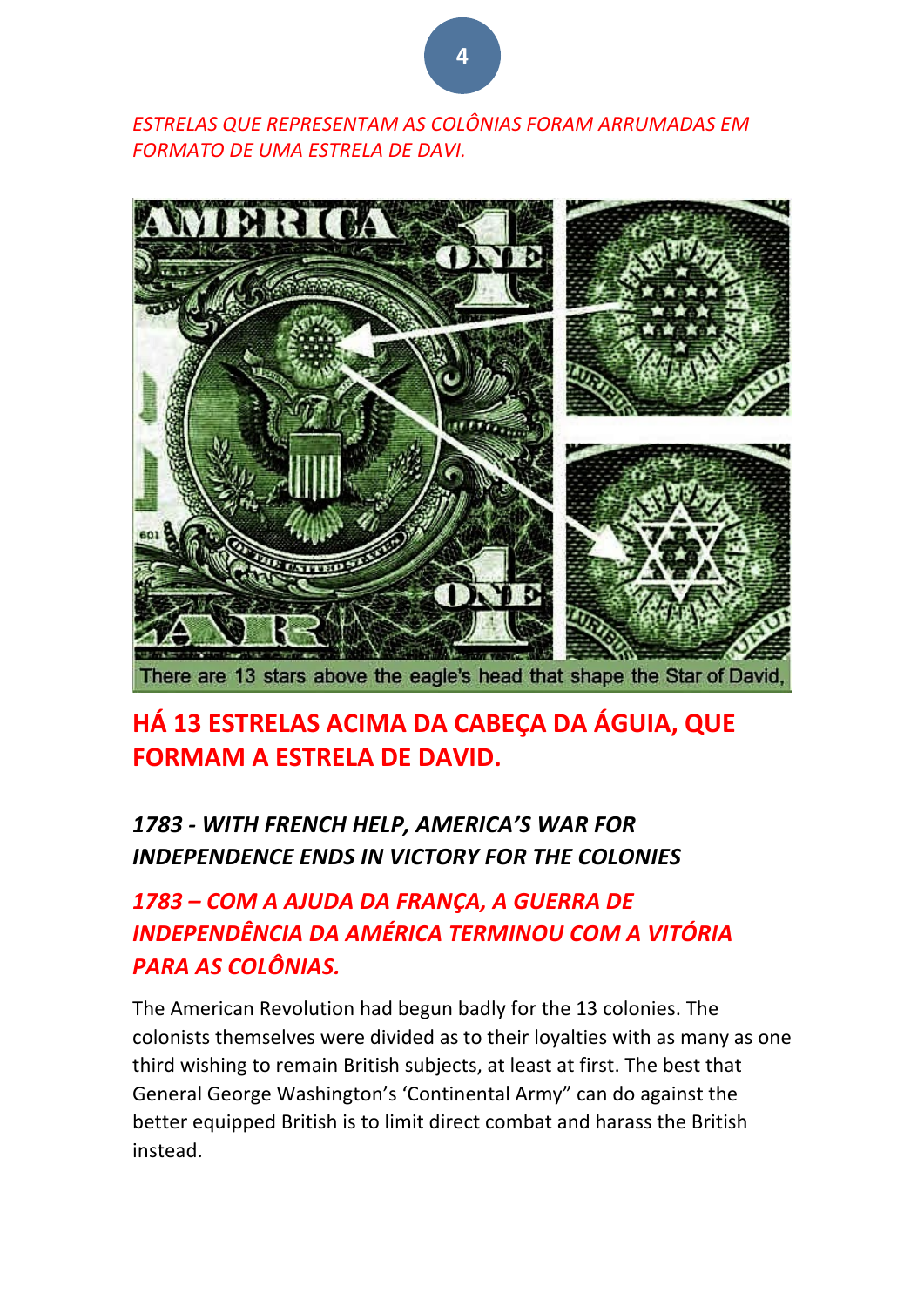A REVOLUÇÃO AMERICANA HAVIA COMECADO MAL PARA AS 13 COLÔNIAS. OS PRÓPRIOS COLONOS ESTAVAM DIVIDIDOS QUANTO A "A QUEM DEVERIAM SER LEAIS", FORMANDO-SE, NO INÍCIO, UMA TERCEIRA FACCÃO QUE DESEJAVA PERMANECER OBEDIENTE À INGLATERRA. O MELHOR QUE O "EXÉRCITO CONTINENTAL" DO GENERAL GEORGE WASHINGTON PODIA FAZER CONTRA AS TROPAS BRITÂNICAS BEM EQUIPADAS ERA EVITAR O COMBATE DIRETO E, EM VEZ DISTO, ENCURRALAR OS BRITÂNICOS,

As American "minutemen" and Washington's Army draw the 'redcoats' into a battle of attrition, Ben Franklin visits Paris to persuade the French to help the colonies. After Washington's surprise Christmas Day 1776 attack against the British & Hessian mercenaries, followed by victory at Saratoga in '77, the French are sold. French military assistance will play a huge role in reversing the course of the war. The British grant the colonies full independence in 1783.

ENQUANTO OS VOLUNTÁRIOS E O EXÉRCITO DE WASHINGTON EMPURRAVAM OS "CASACOS-VERMELHOS" PARA UMA BATALHA DE DESGASTE, BEN FRANKLIN VISITAVA PARIS PARA CONVENCER OS FRANCESES A AJUDAR OS COLONOS. APÓS O ATAQUE FEITO DE SURPRESA POR WASHINGTON NO DIA DE NATAL DE 1776, CONTRA OS BRITÂNICOS E OS MERCENÁRIOS HESSIANOS, LOGO SEGUIDO PELA VITÓRIA DE SARATOGA EM 77, OS FRANCESES SE CONVENCERAM. A AJUDA MILITAR DA FRANÇA MUDARIA DRAMATICAMENTE O RUMO DA GUERRA A FAVOR DOS COLONOS. 

**A INGLATERRA CONCEDEU A TOTAL INDEPENDÊNCIA ÀS COLÔNIAS EM 1783.**

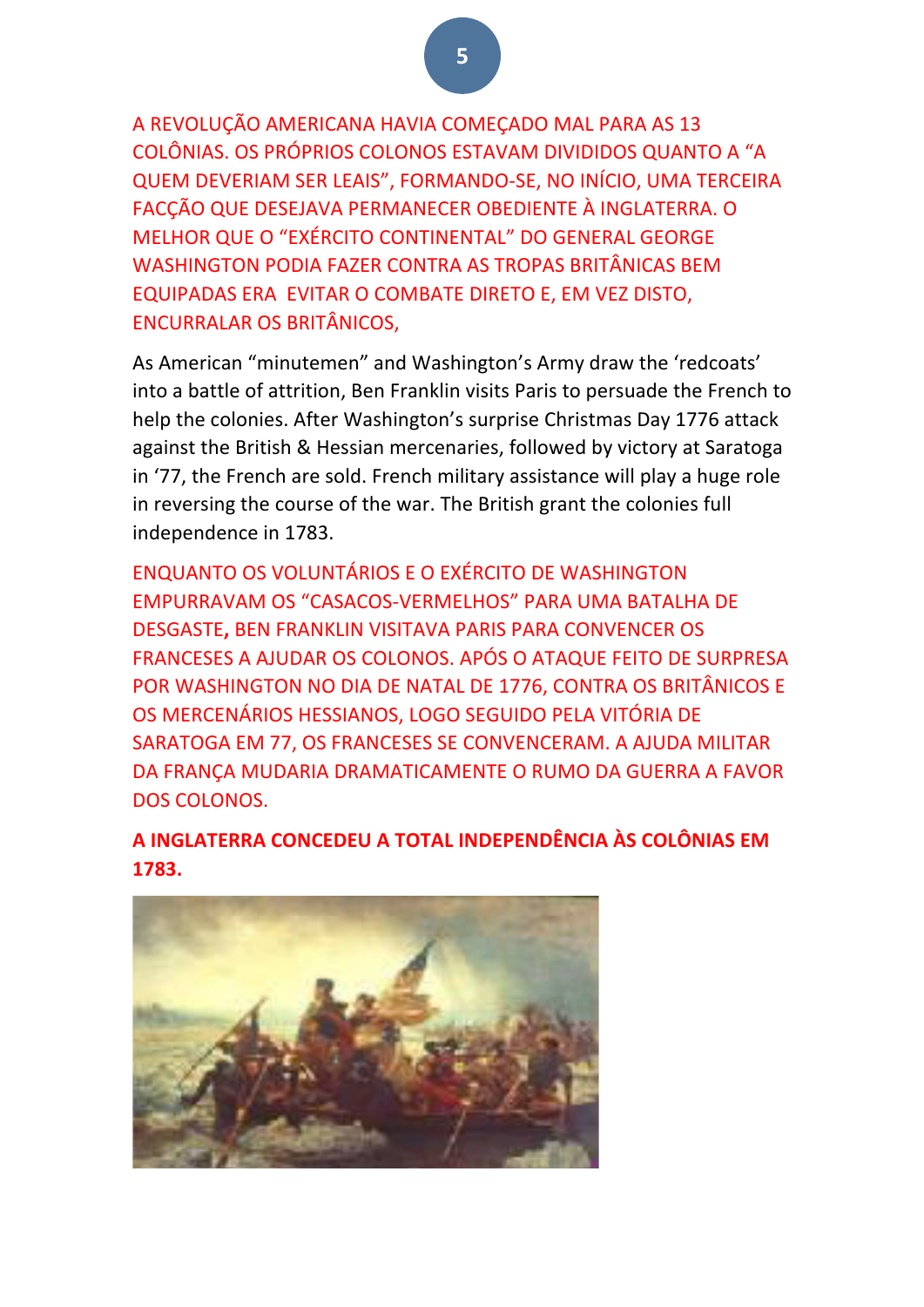*1- Christmas, 1776: Washington crossing the Delaware River* 1- NATAL DE 1776: WASHINGTON CRUZANDO O RIO DELAWARE



*2- 1781: General Cornwallis surrenders to Washington 2 – 1781: O GENERAL CORNWALLIS RENDE-SE A WASHINGTON*

#### 1781-1788 THE COLONIES ARE UNITED UNDER THE *ARTICLES OF CONFEDERATION*

#### **1781 – 1788 AS COLÔNIAS UNEM-SE SOB OS ARTIGOS DE UMA CONFEDERAÇÃO**

Drafted during the early years of the war, and ratified in 1781, the "**Articles of Confederation and Permanent Union"** establishes a very decentralized government for the colonies. Under the Articles, the colonies (now referred to as "States') are sovereign entities.

ESBOCADOS DURANTE OS PRIMEIROS ANOS DA GUERRA E **RATIFICADOS EM 1781, OS "ARTIGOS DE CONFEDERAÇÃO E UNIÃO PERMANENTE"** ESTABELECIA UM GOVERNO MUITO DESCENTRALIZADO PARA AS COLÔNIAS.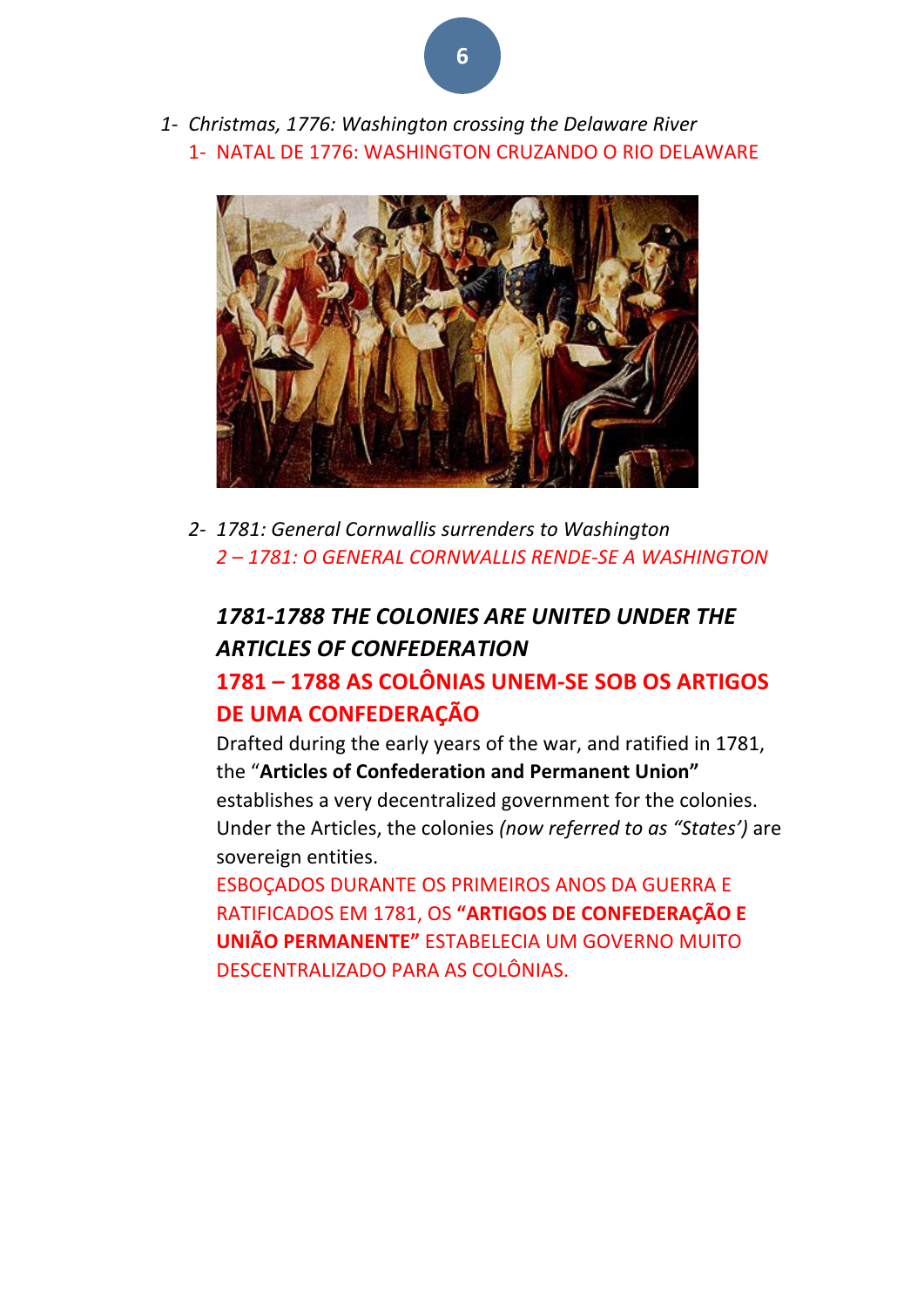

For six years after the end of the war, the colonies are not truly a united nation, but rather a league of allied states living under mutually agreed upon rules.

#### NOS SEIS ANOS QUE SE SEGUIRAM APÓS A GUERRA, AS COLÔNIAS NÃO ERAM REALMENTE UMA NAÇÃO UNIFICADA, MAS SIM UMA LIGA DE ESTADO ALIADOS, VIVENDO SOB REGRAS FEITAS SOB ACÔRDO MÚTUO.

America's founders are divided. Though all of them believe in freedom and limited government, one camp (The Federalists) prefers a stronger central government to help organize the nation's affairs. The other camp *(the anti-Federalists)* fear that any centralized American government might become corrupted and dangerous to the people's liberty.

OS FUNDADORES ESTAVAM DIVIDIDOS. TODOS CONCORDAVAM COM A IDÉIA DE LIBERDADE E UM GOVERNO QUE FOSSE LIMITADO, PORÉM, UMA FACÇÃO (OS FEDERALISTAS) PREFERIAM UM GOVERNO CENTRALIZADO FORTE PARA AJUDAR A GERIR OS NEGÓCIOS DA NAÇÃO AMERICANA. A OUTRA FACÇÃO (OS ANTI-FEDERALISTAS) TEMIAM QUE QUALQUER GOVERNO AMERICANO CENTRALIZADO VIESSE A SE TORNAR CORRUPTO E PERIGOSO PARA AS LIBERDADES INDIVIDUAIS.

# **A maior fraude da história**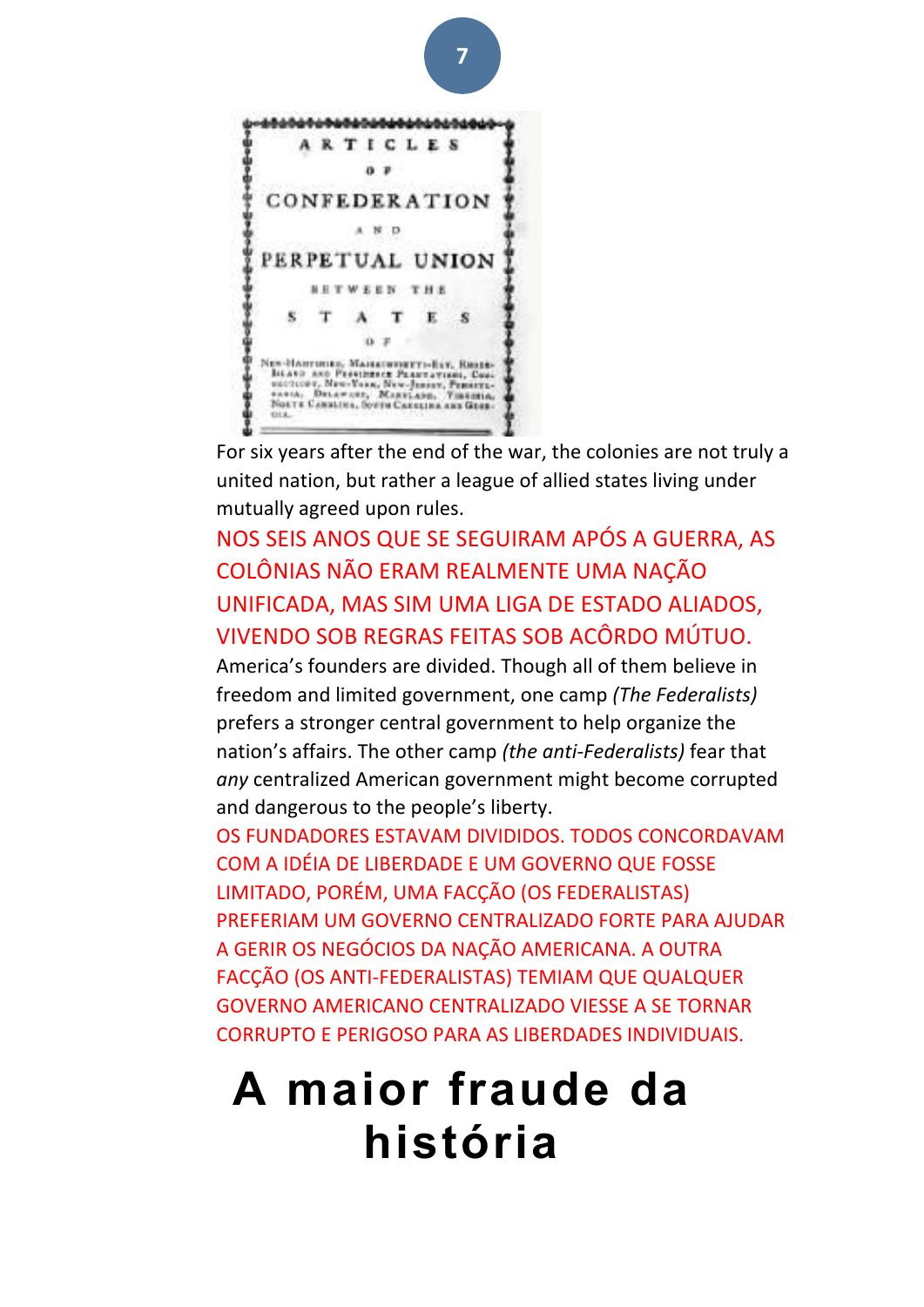Nehemias Gueiros Jr **\***

FONTE: Jornal Pravda

**\* Nehemias Gueiros Jr. é advogado especializado em Direito Autoral e**  *CyberLaw***, Professor da Fundação Getúlio Vargas/RJ., Professor de pósgraduação da Escola Superior de Advocacia da OAB/RJ e Consultor Jurídico do site CONJUR (www.conjur.com.br) Rio de Janeiro - BRASIL.**

"Com seus cinco filhos firmemente encastelados em todos os centros financeiros da Europa, **a família Rothschild logo ascendeu à posição de mais rica família do planeta. Esta situação persiste até hoje,** embora eles professem uma postura de discrição, avessa à mídia e à divulgação. Nenhuma família ou grupo empresarial possui tanto poder e controle financeiro em todos os países do mundo como os Rothschild. E isto há 250 anos.

Sua fabulosa fortuna foi conseguida através da prática do *fractional reserve lending* ("empréstimo sem lastro"), que consistia em multiplicar o dinheiro a partir das vastas somas de dinheiro depositadas pelas pessoas em suas casas de custódia (*brokerage and escrow houses*) espalhadas pela Europa **através do empréstimo de dinheiro de papel a monarcas e governos.** Uma de suas práticas mais determinadas era a de **financiar os dois lados de uma guerra**, garantindo assim, no mínimo, a duplicação de seus lucros com os juros cobrados, vencesse quem vencesse**<sup>3</sup>** .

Os *moneychangers* **(CAMBISTAS)** não se aliavam a determinado partido ou tendência política; *para eles só existia a finalidade do lucro*. **Em algum tempo, a família** *Rothschild tomou conta de todos os bancos centrais* **do mundo** — voltados unicamente para o lucro e não para a administração da economia dos seus respectivos países — e com a inteligente operação de sua inesgotável fortuna **tornaram-se agentes determinantes na criação dos Estados Unidos da América, que viria a se tornar o pais mais rico e poderoso do mundo**. Não se trata de mera coincidência, pois foi a opressão

inglesa sobre o Novo Mundo com a cobrança de taxas pelo Banco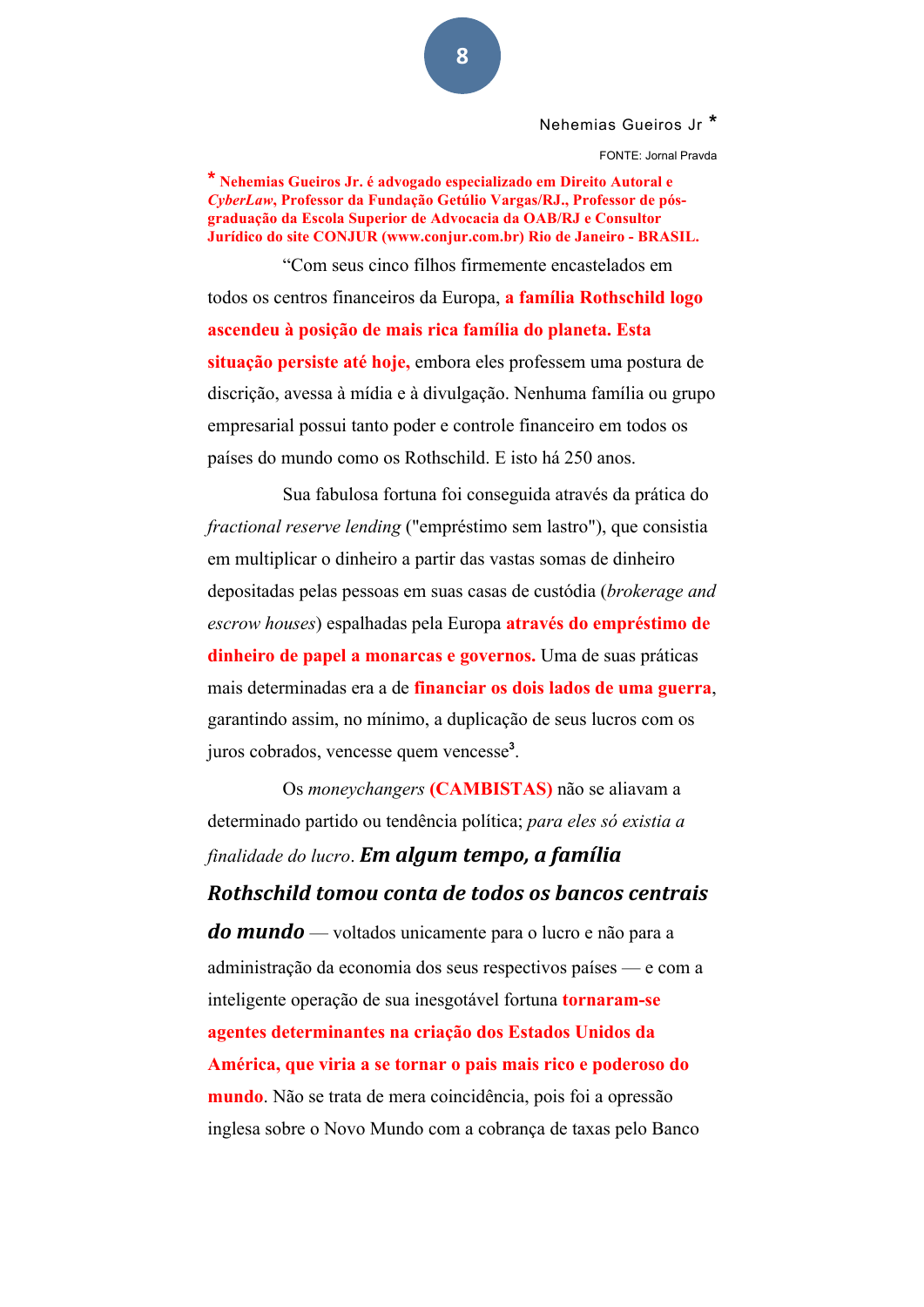da Inglaterra que acabou por desencadear a revolução que criou os **EUA** 

Benjamim Franklin, inventor, cientista, político e diplomata do século XVIII, artífice da aliança com a França que auxiliou a independência americana, afirmou o seguinte ao Banco da Inglaterra, que tencionava financiar a nova república americana através da estratégia da *usura* (*fractional reserve lending*): "*É muito simples. Aqui nas colônias nós emitimos nossa própria moeda, que se chama Colonial Script<sup>4</sup> . Emitimo-la na exata proporção das necessidades do comércio e da indústria, para tornar os produtos mais móveis entre os produtores e os consumidores. Desta forma, criando nosso próprio dinheiro de papel, controlamos o seu poder de compra e não precisamos pagar juros a ninguém***".**

O controle do sistema monetário dos EUA está totalmente investido no Congresso Americano, eis por que Jacob Schiff seduziu os parlamentares a *bypassar* **(ALTERAR)** a Carta Magna estadunidense e passar esse controle aos *moneychangers (CAMBISTAS)* . Para que essa transição fosse integralmente bemsucedida e a população do país não pudesse fazer nada a respeito, **seria necessário que o congresso americano promulgasse uma peça de lei específica. Como conseguir isso? Através de um presidente sem moral e sem escrúpulos, que assinasse o projeto de lei.**

Nos quase 200 anos que se passaram entre a independência americana e a criação do *Federal Reserve Bank* (Banco Central dos Estados Unidos), popularmente conhecido como "Fed", várias vezes a família Rothschild tentou controlar a emissão de moeda nos EUA. Em cada tentativa, eles procuraram estabelecer um banco central privado, operando apenas com a finalidade de lucro e não para administrar ou proteger a economia americana. Cada uma dessas tentativas **até 1913 foi oposicionada por políticos decentes e honestos, a maioria dos quais acabou assassinada por encomenda dos** *moneychangers***.**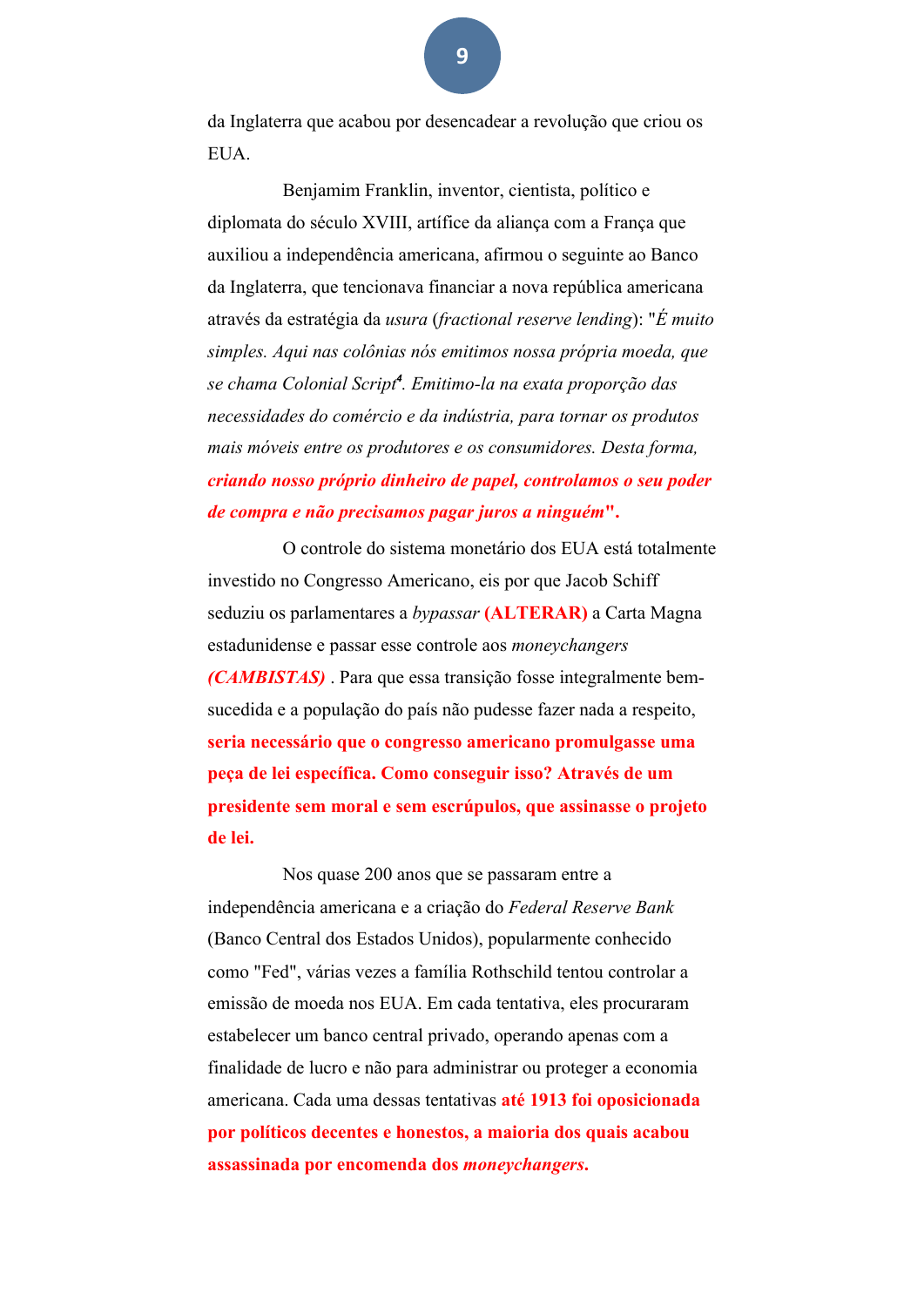**O** *Fed* **começou a operar com cerca de 300 pessoas** e outros bancos que adquiriram quotas de US\$ 100.00 (a empresa é fechada, não negocia ações em bolsa) e **se tornaram proprietários do** *Federal Reserve System. Criaram uma mastodôntica estrutura financeira internacional com ativos incalculáveis, na casa dos trilhões de dólares.* **O sistema FED arrecada bilhões de dólares em juros anualmente e distribui os lucros aos seus acionistas**. Some-se a isso o fato de que o congresso americano concedeu ao FED o direito de emitir moeda através do Tesouro Americano (*Dept. of the Treasury*) sem cobrança de juros. **O FED imprime dinheiro sem lastro, sem qualquer cobertura, e empresta-o a todas as pessoas através da rede de bancos afiliados, cobrando juros por isso.**

*A instituição também compra dívidas governamentais com dinheiro impresso sem lastro e cobra juros ao governo americano que acabam incidindo sobre as contas do cidadão comum pagador de impostos.*

**O** *Federal Reserve Bank* **(Banco Central Americano) é, na realidade, a ponta-líder de um conglomerado de bancos internacionais e pessoas físicas unicamente dedicados a perseguir o lucro.**

**Veio o Vigésimo Século e os** *moneychangers***, sempre representados pelos Rothschilds e seus áulicos, já estavam firmemente estabelecidos com seus bancos centrais e sua prática do** *fractional reserve lending* (empréstimo sem lastro) **em todas as grandes capitais européias. Era a hora de devotar atenção total aos Estados Unidos da América, a nova nação emergente do mundo. Ainda não existia um banco central americano, pois as várias tentativas de estabelecê-lo ao longo do século XIX foram infrutíferas**.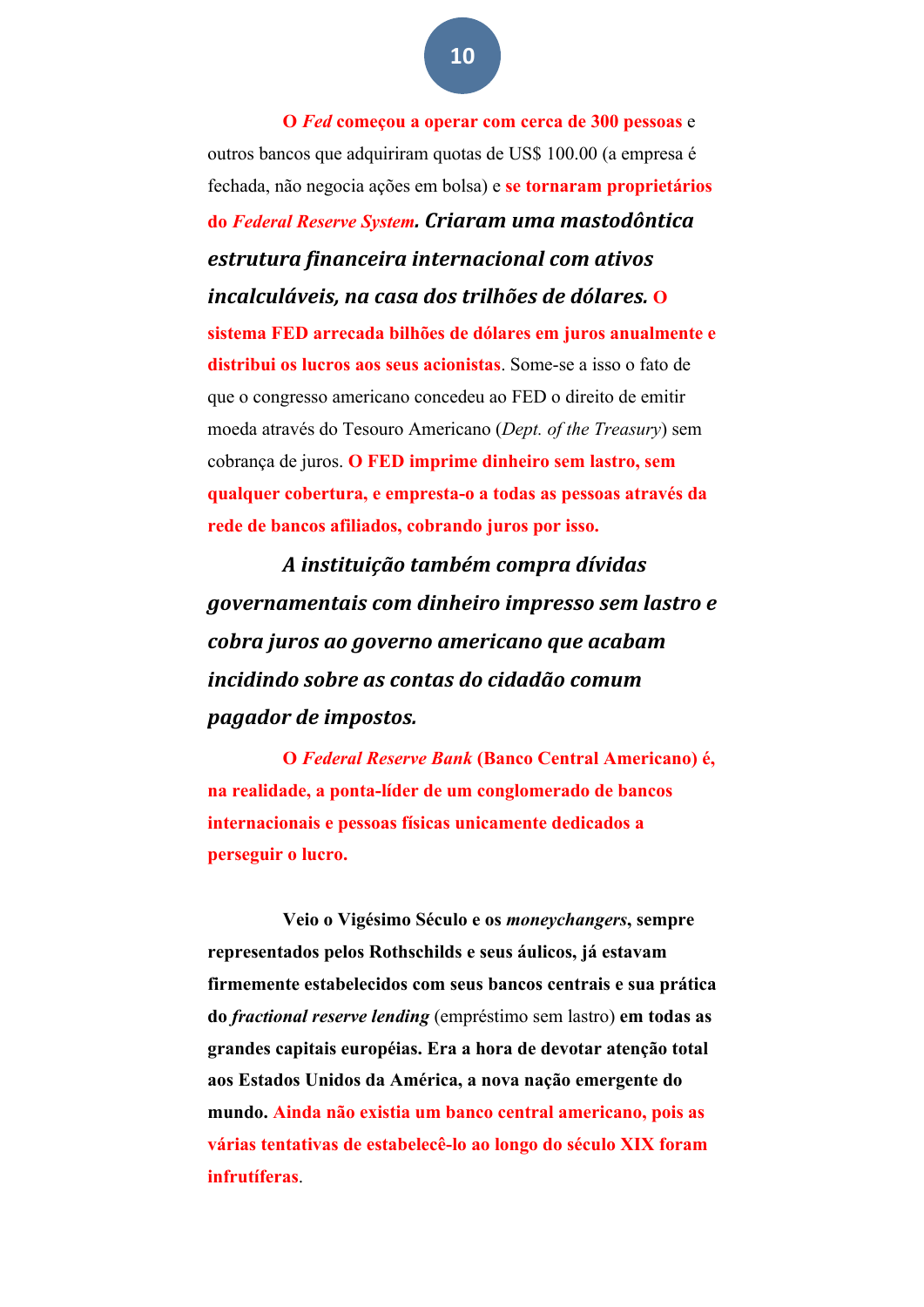*Finalmente, em 23.12.1913, durante um recesso de Natal do congresso em que apenas três senadores retornaram à capital, Washington, para votar, foi perpetrado um dos maiores atos de* 

*vilipêndio contra o povo americano de que se tem notícia. Sob a presidência de Woodrow Wilson, um democrata que chegou ao cargo alardeando a bandeira de nunca permitir a criação de um banco central, foi promulgado* 



*o "Federal Reserve Act" (Ato da Reserva Federal), gue instituiu um banco central privado, "disfarcado",* 



não apenas para dominar a emissão de moeda mas também para cobrar juros sobre essa emissão. Nada mais do que a milenar prática da usura. **Uma verdadeira**  *quadrilha* **estava em ação** 

**naquela época,** dedicada a alimentar o sucesso da prática do *fractional reserve lending* (empréstimo sem lastro), **que incluía J.P. Morgan (John Pierpont Morgan)<sup>5</sup> e que serviria de fundamento para a passagem tranqüila da legislação que criou o "***Federal Reserve Bank"***, o banco central dos Estados Unidos.** Todos foram escolhidos a dedo pelos Rothschild e *preparados para esse desfecho em 1913.*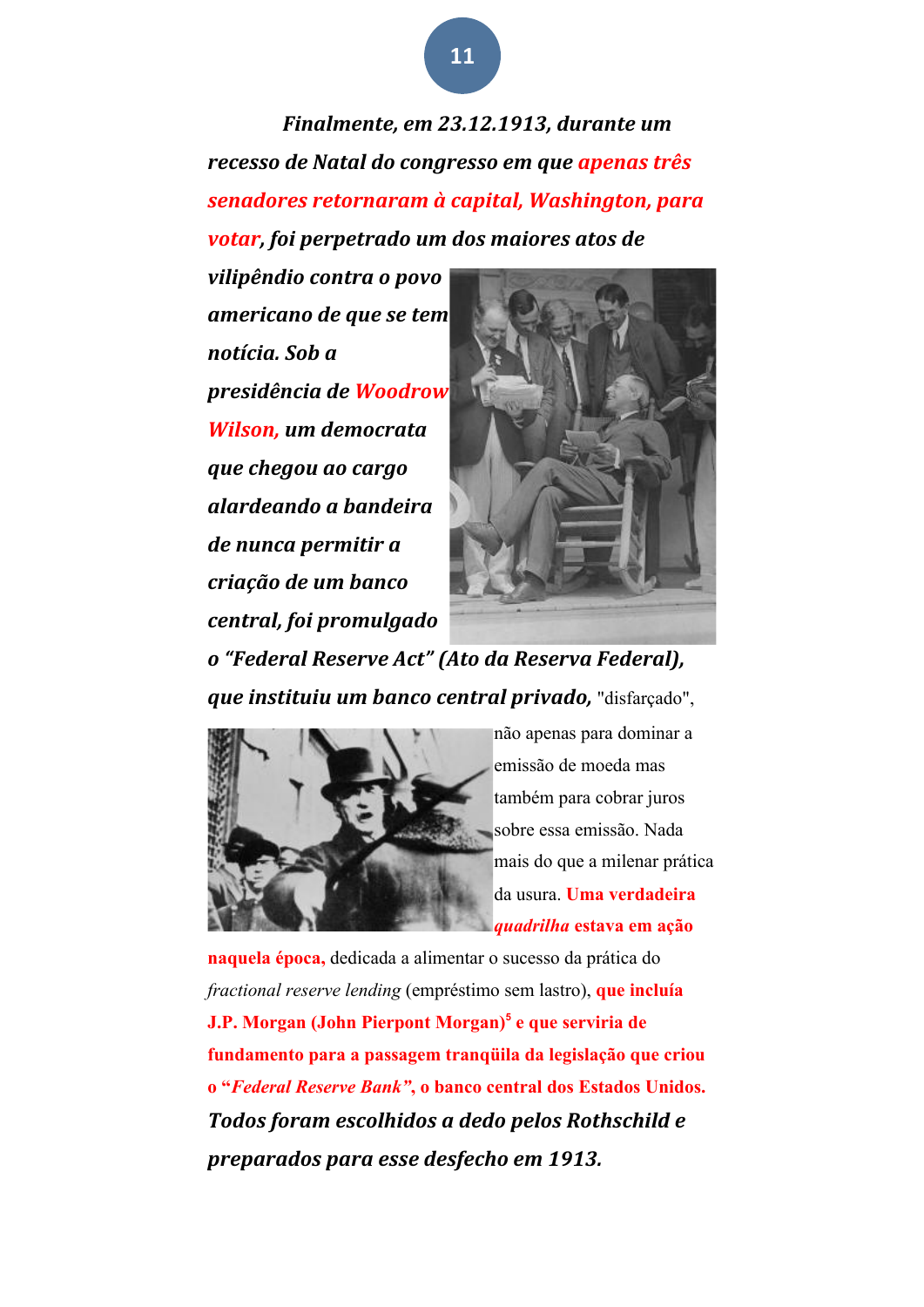*A estrutura do banco central favorece a centralização da oferta de moeda nas mãos de algumas poucas pessoas, com pouquíssimo controle político exercido pelo governo eleito.*



### **BONECO DE ROTHSCHILD**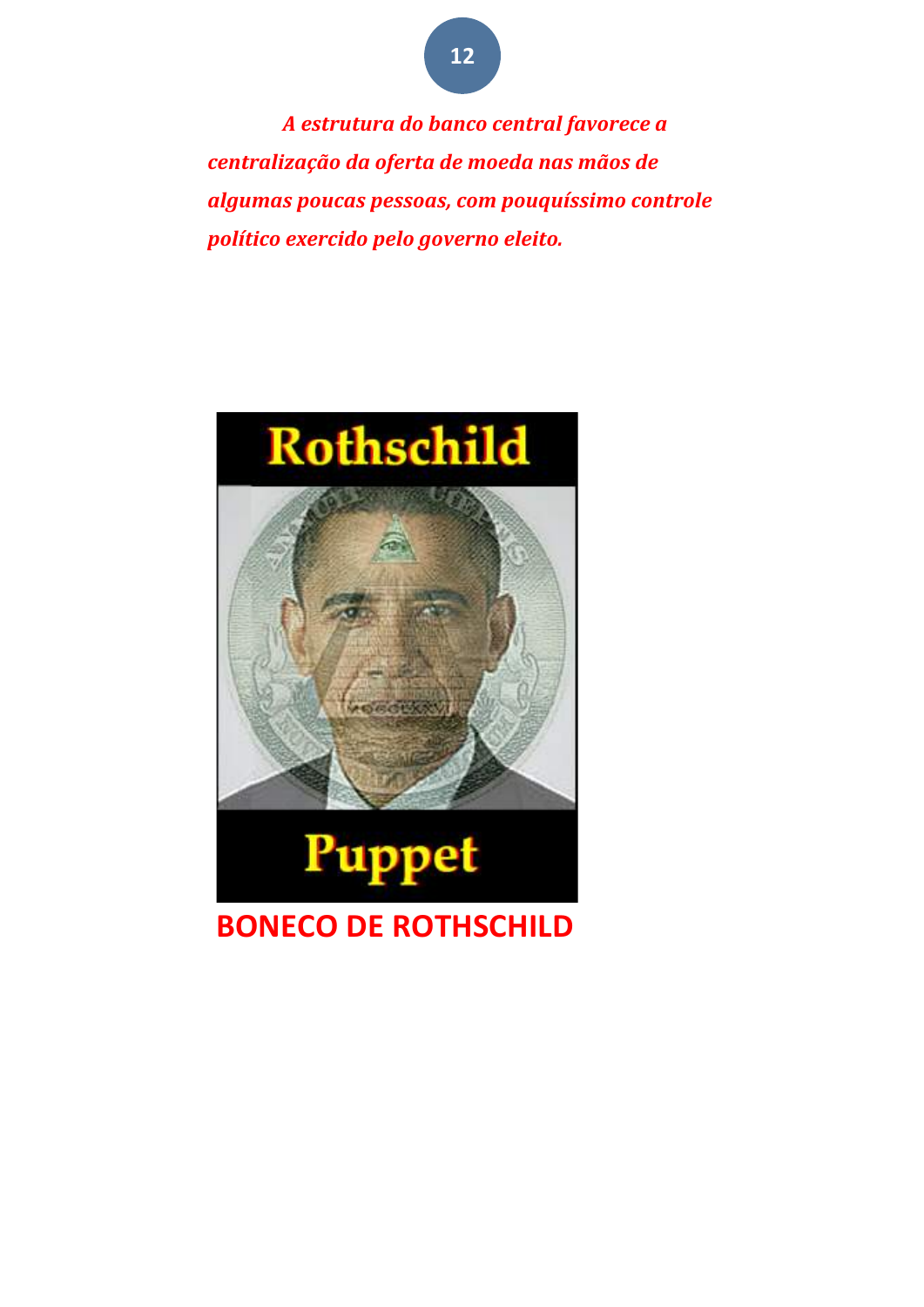

**(OS ANTI-FEDERALISTAS TINHAM TODA RAZÃO, NÃO?)**

JUNE 21, 1788 THE U.S. CONSTITUTION IS RATIFIED / **THE "UNITED STATES IS CREATED"** *21 DE JUNHO DE 1788 – A CONSTITUIÇÃO DOS EUA É RATIFICADA/ OS "ESTADOS UNIDOS" É CRIADO*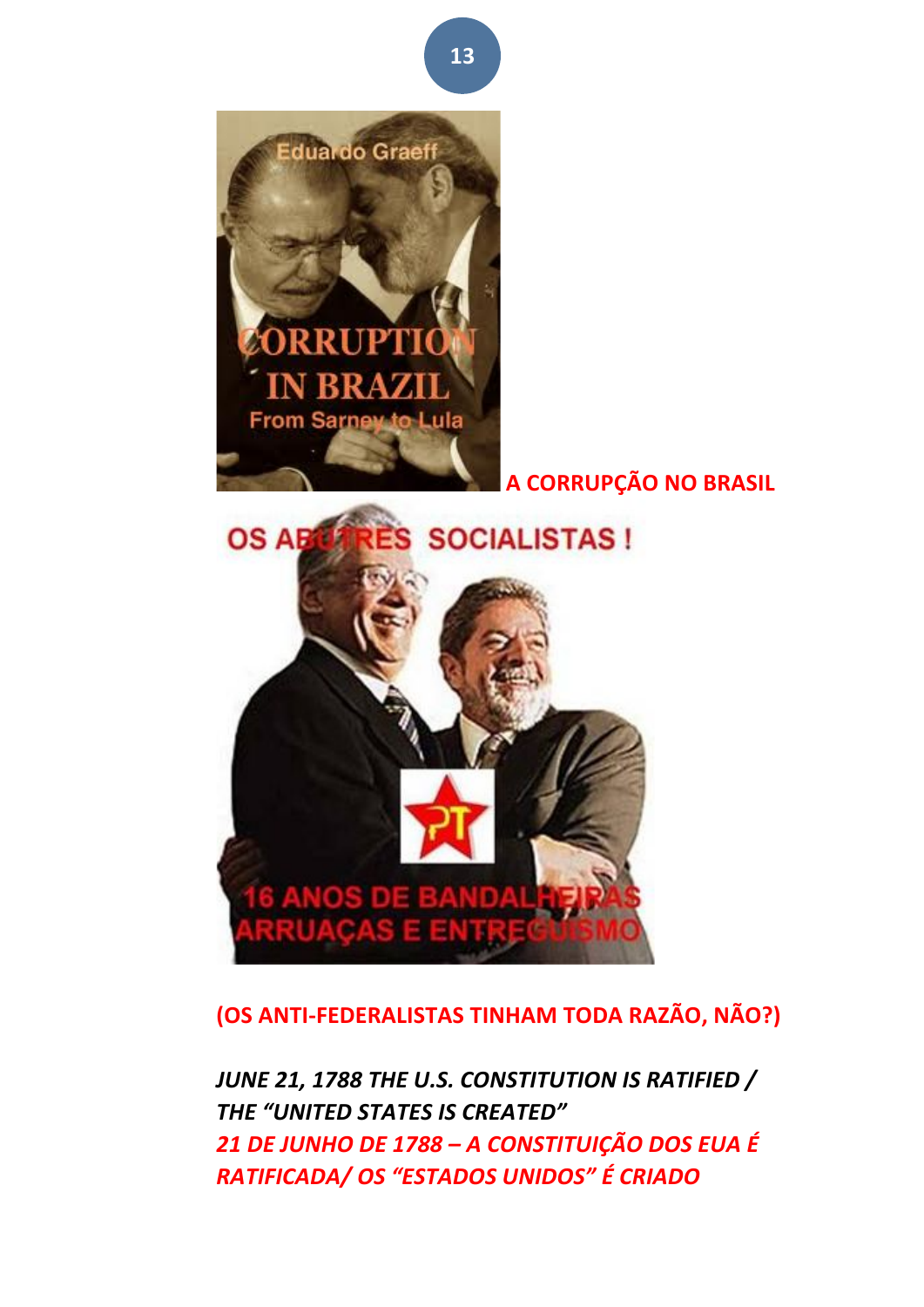#### Some of America's founders believe that the Articles of Confederation are too weak for the government and the new nation to survive. For this reason, the Continental Congress approves the US Constitution in 1787, in Philadelphia. Months of contentious debate follow before the States ratify the Constitution, the framework of the Federal Government. ALGUNS DOS FUNDADORES ACREDITAVAM QUE OS ARTIGOS DA CONFEDERAÇÃO ERAM FRÁGEIS PARA QUE O GOVERNO E A NOVA NAÇÃO PUDESSE SOBREVIVER. POR ESTA RAZÃO, O CONGRESSO CONTINENTAL APROVOU A CONSTITUIÇÃO EM 1787, EM FILADÉLFIA, MUITOS MESES DE DEBATE ACIRRADO OCORRERAM ANTES QUE A CONSTITUIÇÃO AMERICANA FOSSE APROVADA, POIS FLA É A MOLDURA DO GOVERNO AMERICANO.

The checks and balances built into the Constitution establish 3 branches of government, and limit the power of each. George Washington will be chosen as the first US President. **The document also limits the power of the masses of people**. The founders know that "democracy" results in mob rule, in which a "majority" of people can be manipulated into voting themselves the wealth of the productive people. Under the Constitution, taxes and state spending are minimal, and only gold and silver coins are recognized as currency. There is no authorization for income taxes, central banking, and social welfare schemes.

AS ANÁLISES E AVALIAÇÕES FEITAS NA CONSTITUIÇÃO ESTABELECE 3 NÍVEIS DE GOVERNO, E LIMITAM O PODER DE CADA UM. GEORGE WASHINGTON FOI ELEITO O PRIMEIRO PRESIDENTE DOS ESTADOS UNIDOS. MAS **O DOCUMENTO TAMBÉM LIMITA O PODER DAS MASSAS POPULARES**: OS FUNDADORES SABIAM QUE A "DEMOCRACIA" DEGENERA PARA CURRAIS ELEITORAIS, NOS QUAIS A MAIORIA DO POVO É MANIPULADO PARA VOTAR DE ACORDO COM O INTERESSES DAS PESSOAS MAIS RICAS. SOB A NOVA CONSTITUIÇÃO, IMPOSTOS E GASTOS DO GOVERNO ERAM MÍNIMOS, E APENAS O OURO E A PRATA SERVIAM PARA CUNHAR MOEDA CORRENTE RECONHECIDAS COMO VÁLIDAS. NÃO HAVIA NENHUMA AUTORIZAÇÃO PARA QUE HOUVESSE IMPOSTO DE RENDA, BANCO CENTRAL E OUTROS ESQUEMAS PARA LESAR A RIQUEZA DA SOCIEDADE.